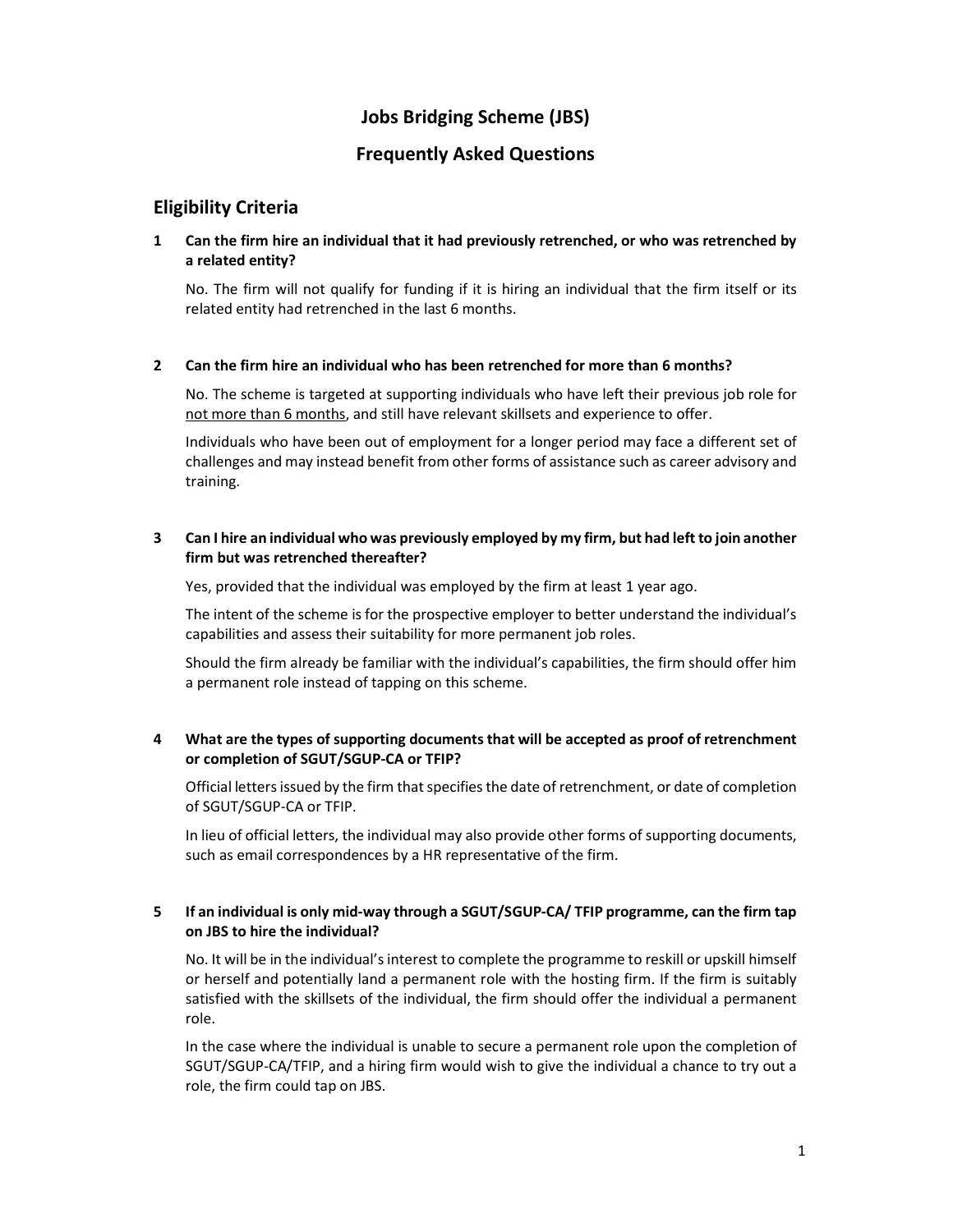### 6 My firm is not an FI but is closely related to the financial sector. Do I qualify?

Please contact IBF at *jbs@ibf.org.sg* for more information.

### 7 Are there any restrictions on the job roles to be offered?

Firms are expected to offer roles that are integral to their financial activities, including the relevant supporting functions.

## Hiring Commitments

#### 8 Can I tap on JBS for permanent roles offered to displaced mature locals?

No. The JBS is meant to incentivise prospective employers to provide opportunities to better understand the capabilities of mature locals and assess their suitability for more permanent job roles thereafter.

For individuals that the firm is already comfortable hiring on a permanent basis, the firm should proceed to do so as part of your regular hiring outside of JBS.

### 9 Can I hire the individual for more than 6 months?

Yes, firms may offer a longer contract period, if desired. However, funding support will only be provided for the first 6 months.

#### 10 What happens if the firm/individual chooses to terminate the contract?

In the event where termination is initiated by the individual, the firm would not be penalised. Funding will be pro-rated accordingly.

However, should the FI terminate the contract with the individual within the first 6 months, no funding will be disbursed. Appeals for funding in exceptional cases, such as where the termination was due to reasons out of the control of or of no fault of the firm, will be considered on a case-by-case basis.

#### 11 Are firms required to offer a role to the individual after the 6-month contract period?

No. Funding will not be withheld even if the firm does not do so.

However, we strongly encourage firms to consider hiring the individuals, if they turn out to be a good fit. Firms will be required to provide reasons if they choose not to offer a role eventually.

### 12 What is the scope of salaries that would qualify for funding?

JBS will fund basic salary which includes employee's CPF contribution, but excludes employer's CPF contribution, annual wage supplements, bonuses (contractual and non-contractual), allowances (fixed and variable), and overtime.